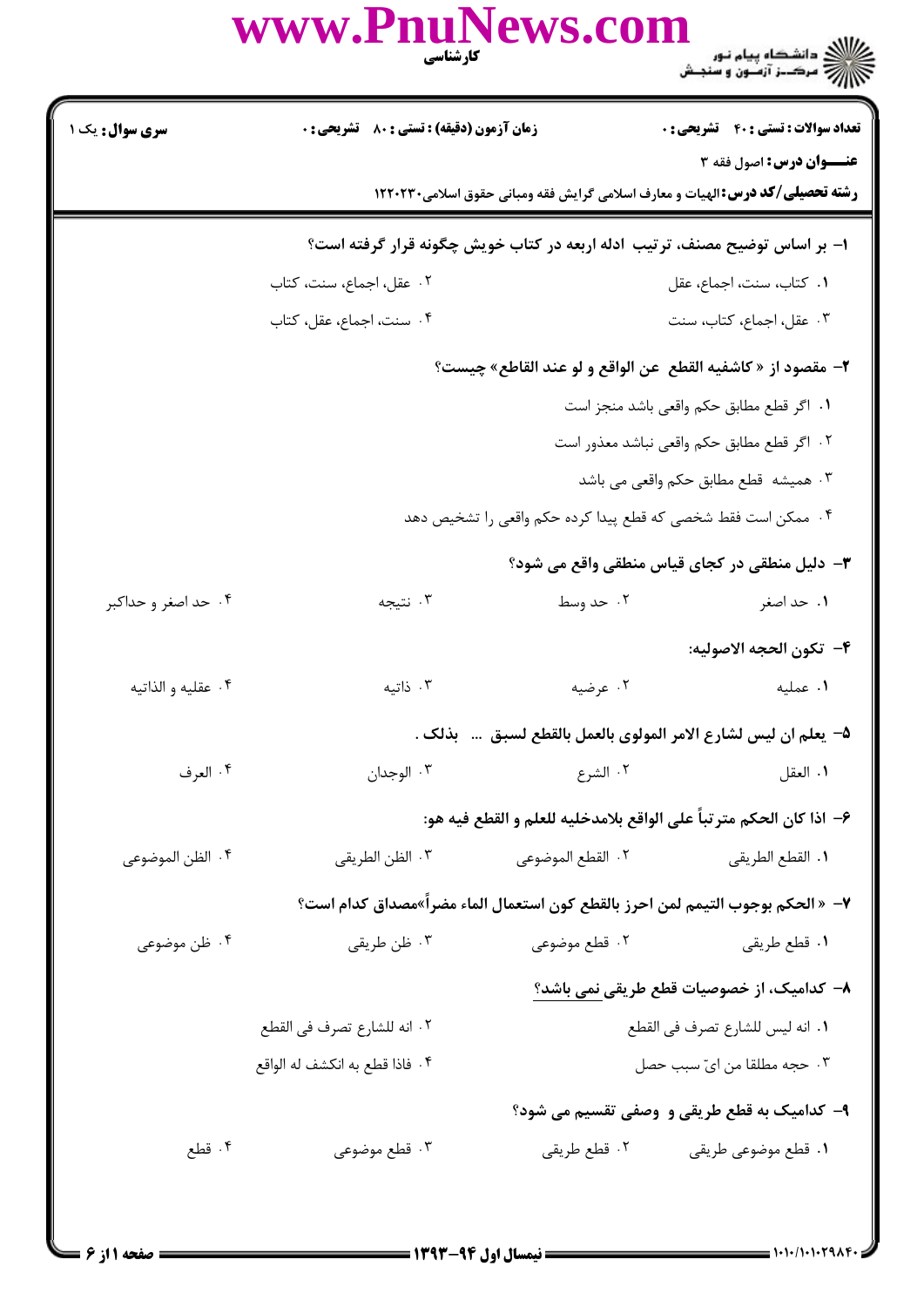|                                                                 | www.PnuNews.com<br>كارشناسي                                                                                         |                                                                  | /// دانشکاه پیام نور<br>///// مرکــز آزمــون و سنجـش                                                           |  |  |
|-----------------------------------------------------------------|---------------------------------------------------------------------------------------------------------------------|------------------------------------------------------------------|----------------------------------------------------------------------------------------------------------------|--|--|
| <b>سری سوال : ۱ یک</b>                                          | <b>زمان آزمون (دقیقه) : تستی : 80 ٪ تشریحی : 0</b>                                                                  |                                                                  | <b>تعداد سوالات : تستي : 40 - تشريحي : 0</b>                                                                   |  |  |
|                                                                 |                                                                                                                     |                                                                  | عنــوان درس: اصول فقه ۳<br><b>رشته تحصیلی/کد درس:</b> الهیات و معارف اسلامی گرایش فقه ومبانی حقوق اسلامی۲۲۰۲۳۰ |  |  |
|                                                                 | ∙ا− ذهب المحقق الخراساني(ره) في موافقه الالتزاميه:.                                                                 |                                                                  |                                                                                                                |  |  |
|                                                                 | ٢. العلم بالحكم يلازم التسليم                                                                                       |                                                                  | ٠١. ان الالتزام اثر قهرى                                                                                       |  |  |
|                                                                 | ۰۴ همه موارد                                                                                                        |                                                                  | ۰۳ هناک تکلیف واحد                                                                                             |  |  |
|                                                                 | 11−  قول  سبحانه تعالى :« فلا و ربِّک لا يومنون حتى يُحكموک فيما شَجَرَ بينهم ثم لايجدوا في انفسهم حرجاً مما قضيت و |                                                                  | يُسلموا تسليماً» يدل على :                                                                                     |  |  |
|                                                                 | ٠٢ عدم الملازمه بين العلم و التسليم                                                                                 |                                                                  | ٠١. الملازمه بين العلم و التسليم                                                                               |  |  |
|                                                                 | ۴. الالتزاام لحكم الله تعالى جناناً                                                                                 |                                                                  | ٠٣ الالتزاام لحكم الله تعالى قلبا                                                                              |  |  |
|                                                                 | ۱۲- آیه شریفه«فلاو ربک لایومنون حتی یحکموک فیما شجر بینهم» در شان چه کسی نازل شده است؟                              |                                                                  |                                                                                                                |  |  |
|                                                                 | ۰۲ عثمان بن مظعون و مردي از قريش                                                                                    |                                                                  | ۰۱ جابربن عبدالله انصاری و زید بن ثابت                                                                         |  |  |
|                                                                 | ۰۴ خالد بن وليد و ابي بن كعب                                                                                        |                                                                  | ۰۳ زبیر و مردی از انصار                                                                                        |  |  |
| ۱۳- در چه صورت مصلحت و مفسده مدرک عقل ، ملاک کشف حکم خواهد بود؟ |                                                                                                                     |                                                                  |                                                                                                                |  |  |
|                                                                 |                                                                                                                     | ۰۱ زمانی که عقلاء در استنباط مصلحت و مفسده اتفاق نظر داشته باشند |                                                                                                                |  |  |
|                                                                 |                                                                                                                     |                                                                  | ۰۲ زمانی که مجتهد دلیل اصلی مصلحت را تشخیص دهد                                                                 |  |  |
|                                                                 |                                                                                                                     |                                                                  | ۰۳ تنها در صورتی که علت منحصره تشخیص داده شود                                                                  |  |  |
|                                                                 |                                                                                                                     |                                                                  | ۰۴ الف و ج                                                                                                     |  |  |
|                                                                 |                                                                                                                     |                                                                  | ۱۴– استنباط قبح عقاب بلا بیان جزء کدامیک می باشد؟                                                              |  |  |
|                                                                 | ٢. غيرالمستقلات العقليه                                                                                             |                                                                  | ٠١. المستقلات العقليه                                                                                          |  |  |
|                                                                 | ۰۴ الترتب                                                                                                           |                                                                  | ۰۳ الملازمه                                                                                                    |  |  |
|                                                                 |                                                                                                                     |                                                                  | <b>۱۵- مرجحات باب تزاحم با چه دلیلی حکم می شود</b> ؟                                                           |  |  |
| ۰۴ غیرمستقلات عقلیه                                             | ۰۳ مستقلات عقلیه                                                                                                    | ۰۲ ملازمات عقلیه                                                 | ۱. حکم شرعی                                                                                                    |  |  |
|                                                                 |                                                                                                                     |                                                                  | ۱۶- نام دیگر مسئله ملازمات چیست ؟                                                                              |  |  |
| ۰۴ ترتب                                                         | ۰۳ تبعیت                                                                                                            | ٠٢ غير مستقلات عقليه                                             | ٠١ مستقلات عقليه                                                                                               |  |  |
|                                                                 | IY−  يقول  … ان مصالح الاحكام الشرعيه المولويه التي هي ملاكات تلك الاحكام و مناطاتها لاتدخل تحت ضابطه.              |                                                                  |                                                                                                                |  |  |
| ۰۴ محقق الخراساني(ره)                                           | ٠٣ المحقق الاصفهاني(ره)                                                                                             | ۰۲ الشيخ انصاري(ره)                                              | ٠١. المصنف                                                                                                     |  |  |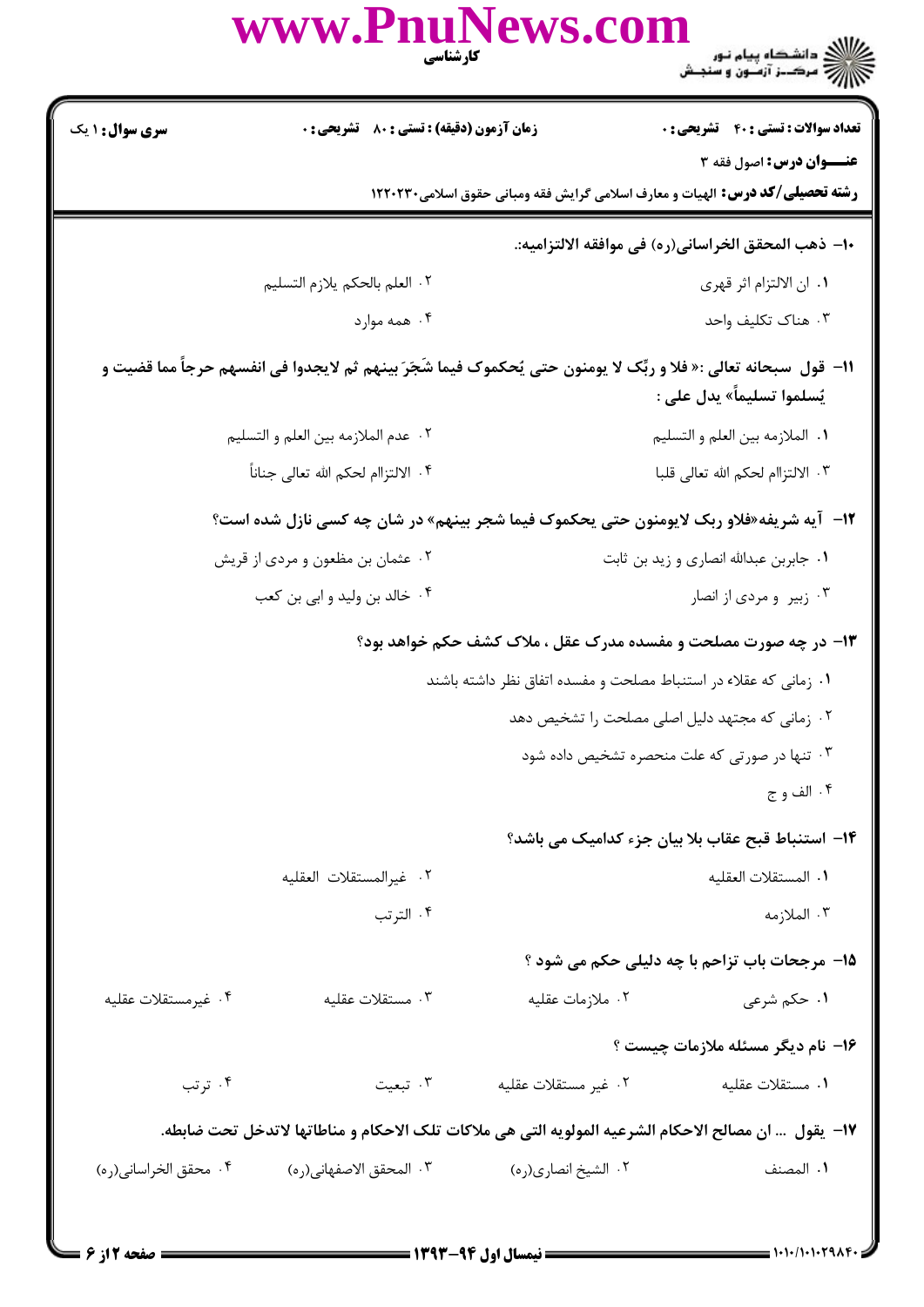|                        | www.PnuNews.com<br>كارشناسي                                                             |                                                                                     | ))<br>)))))) دانشگاه پیام نور<br>)))))                                  |  |  |
|------------------------|-----------------------------------------------------------------------------------------|-------------------------------------------------------------------------------------|-------------------------------------------------------------------------|--|--|
| <b>سری سوال : ۱ یک</b> | <b>زمان آزمون (دقیقه) : تستی : 80 ٪ تشریحی : 0</b>                                      | <b>رشته تحصیلی/کد درس:</b> الهیات و معارف اسلامی گرایش فقه ومبانی حقوق اسلامی۲۲۰۲۳۰ | <b>تعداد سوالات : تستي : 40 - تشريحي : 0</b><br>عنــوان درس: اصول فقه ٣ |  |  |
|                        |                                                                                         |                                                                                     | ۱۸– کدام گزینه به دیدگاه اخباریون اشاره دارد؟                           |  |  |
|                        | ٠٢ لا يمكن الاعتماد على حكم العقل و جعله دليلا                                          | ٠١. منعوا حجيه العقل في الاستنباط الحكم الشرعي                                      |                                                                         |  |  |
|                        | ۰۴ همه موارد                                                                            | ٣. لا عبره بالحكم العقل من غير تبليغ الحجيه                                         |                                                                         |  |  |
|                        |                                                                                         | ١٩– الاجماع المحصل أحد مصادر التشريع عند اهل السنه:                                 |                                                                         |  |  |
|                        | ٢.  بما هو كاشف عن حجيه الشرعيه                                                         |                                                                                     | ٠١. بما هو هو                                                           |  |  |
|                        | ۰۴ لا بما هو هو                                                                         |                                                                                     | ٠٣ بما هو هو و بما كاشف الحجيه الشرعيه                                  |  |  |
|                        | <b>-۲-</b> کدامیک از موارد زیر ادله اثبات و اعتبار اجماع محصل نزد اهل سنت <u>نیست ؟</u> |                                                                                     |                                                                         |  |  |
|                        | ١.   آيه شريفه « من يشاقق الرسول بعد ما تبين له الهدى و من يتبع غير السبيل المومنين.»   |                                                                                     |                                                                         |  |  |
|                        | ٠٢   آيه شريفه « و كذلك جعلناكم أمه وسطاً لتكونوا شهداء على الناس»                      |                                                                                     |                                                                         |  |  |
|                        |                                                                                         |                                                                                     | ۰۳ روايه « ان امتى لا تجمع على ضلاله »                                  |  |  |
|                        |                                                                                         |                                                                                     | ۰۴ قاعده لطف                                                            |  |  |
|                        |                                                                                         | 21- اشكال به روايت « ان امتى لا تجمع على الضلاله» در چيست؟                          |                                                                         |  |  |
|                        | ٢. ان الحديث خبر واحد                                                                   |                                                                                     | ٠١. ان الحديث ضعيف السند                                                |  |  |
|                        | ۰۴ همه موارد                                                                            | ٠٣ ان الحديث ناظر الى مسائل العقيده لا الى الفروع                                   |                                                                         |  |  |
|                        |                                                                                         | <b>٢٢</b> - مقصود از « تراكم الظنون من الفتاوى مورث لليقين» چيست؟                   |                                                                         |  |  |
|                        |                                                                                         | ١. اتفاق و جمع شدن فتواي مجتهدين در يک حکم، موجب قطع به حکم مي شود                  |                                                                         |  |  |
|                        |                                                                                         | ۰۲ اتفاق و جمع شدن فتوای مجتهدین از دلیل معتبری خبر می دهد                          |                                                                         |  |  |
|                        |                                                                                         |                                                                                     | ٠٣ اتفاق علما لازمه اش قطع ويقين است                                    |  |  |
|                        |                                                                                         | ۰۴ اتفاق و جمع شدن فتوای مجتهدین ملازم حدسی یک حکم شرعی است                         |                                                                         |  |  |
|                        |                                                                                         |                                                                                     | ٢٣- ان  من اهم المصادر الشرعيه.                                         |  |  |
| ۰۴ العقل               | ۰۳ الاجماع                                                                              | ٠٢ السنه                                                                            | ۰۱ الکتاب                                                               |  |  |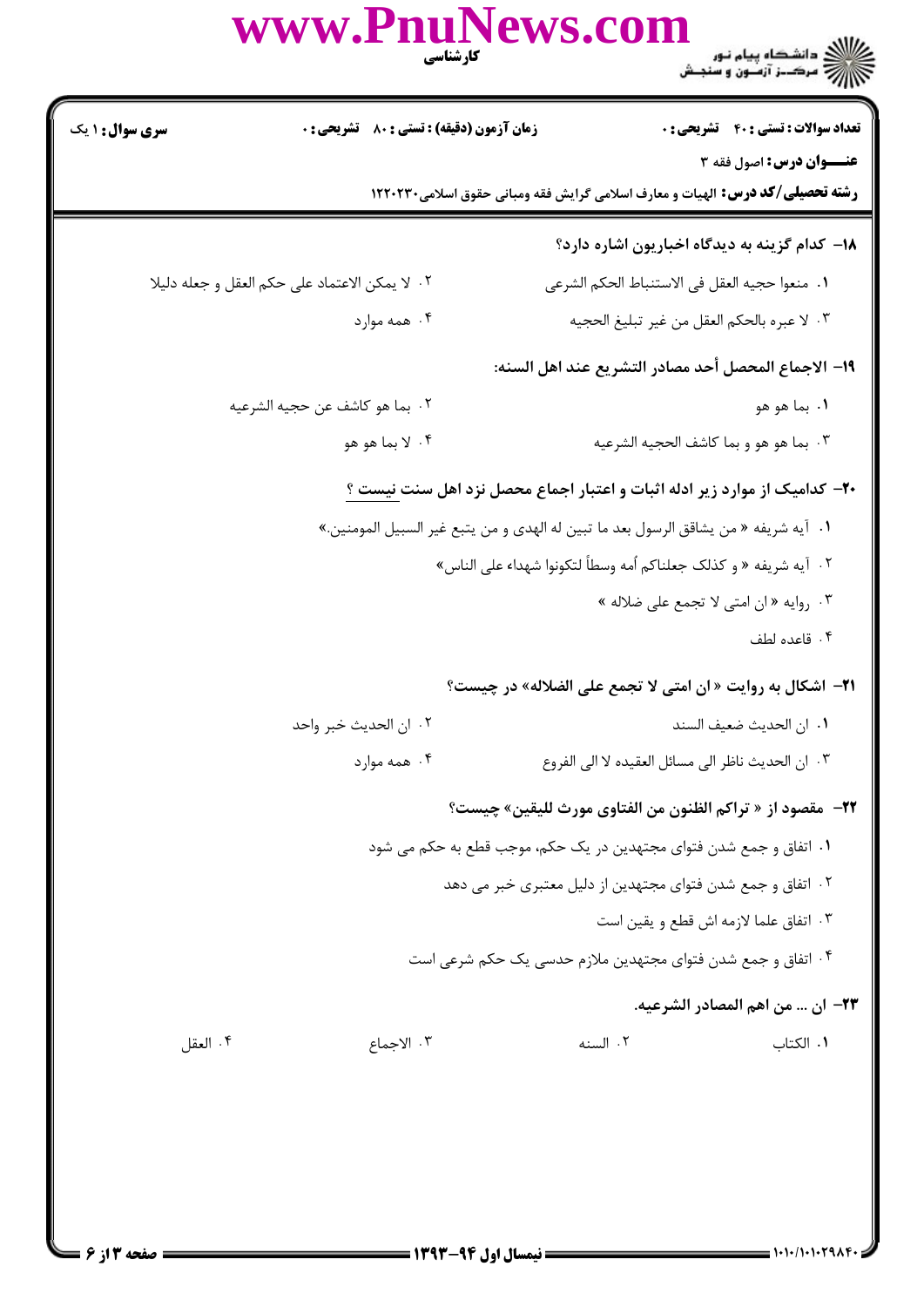|                        | www.PnuNews.com                                           | كارشناسي  | )<br>))<br>))) = مرک_ز آزمـون و سنجـش                                                                           |
|------------------------|-----------------------------------------------------------|-----------|-----------------------------------------------------------------------------------------------------------------|
| <b>سری سوال : ۱ یک</b> | زمان آزمون (دقیقه) : تستی : 80 ٪ تشریحی : 0               |           | <b>تعداد سوالات : تستي : 40 - تشريحي : 0</b>                                                                    |
|                        |                                                           |           | عنــوان درس: اصول فقه ٣<br><b>رشته تحصیلی/کد درس:</b> الهیات و معارف اسلامی گرایش فقه ومبانی حقوق اسلامی۱۲۲۰۲۳۰ |
|                        |                                                           |           | <del>۲</del> ۴– کدامیک صحیح <u>نیست؟</u>                                                                        |
|                        |                                                           |           | ٠١. ذهب العلماء الاصول الى وجوب الاستضاءة بنور القرآن                                                           |
|                        |                                                           |           | ٢. يقول علماء الاصول لا محيص للفقيه من المراجعه الى القران                                                      |
|                        |                                                           |           | ٠٣ ان الاخباريون يجوزون الااستدلال بالقرآن                                                                      |
|                        |                                                           |           | ۰۴ رواه البخاري : حسبنا كتاب الله                                                                               |
|                        |                                                           |           | ۲۵– اخباریون در خصوص استناد اعتبار قرآن به ظواهر قرآن چه ایرادی وارد نموده اند؟                                 |
|                        | ۰۲ مستلزم تسلسل می باشد                                   |           | ۰۱ مستلزم دور می باشد                                                                                           |
|                        | ۰۴ عدم صراحت آيات قرآن در تفسير آيات ديگر                 |           | ۰۳ عدم امکان تفسیر آیات قرآن با آیات دیگر                                                                       |
|                        |                                                           |           | <b>۳۶</b> – کدامیک جزء ادله اخباریون در عدم حجیه ظواهر قرآن <u>ن</u> می باشد؟                                   |
|                        | ٢. اختصاص فهم القرآن باهله                                |           | ۰۱ تفسیر بالرأی                                                                                                 |
|                        | ۰۴ روايه قتاده و ابوحنيفه على نفي معرفه الاجماليه بالقرآن |           | ٠٣ روايه المسلمون عند شروطهم                                                                                    |
|                        |                                                           |           | <b>۲۷</b> – کدامیک جزء مقدمات اعتبار ظنون نمی باشد؟                                                             |
|                        | ٠٢ عدم امكان احتياط                                       |           | ٠١. علم اجمالي به وجود تكليف                                                                                    |
|                        | ۰۴ عدم امکان برائت                                        |           | ۰۳ عدم علم تفصیلی بر تکلیف                                                                                      |
|                        |                                                           |           | ٢٨- هولايحتملَ الا معنى واحد و لايصح تاويله؟                                                                    |
| ۰۴ اليقين              | ۰۳ الظن                                                   | ٢. الظاهر | ۰۱ النص                                                                                                         |
|                        |                                                           |           | ۲۹- اصولی ها برای اثبات ظاهر الفاظ به صورت قطعی به چه اصلی تمسک جسته اند؟                                       |
|                        | ۰۲ اصل در مقام جدی بودن                                   |           | ۰۱ اصل در عدم حجیت کلام                                                                                         |
|                        | ۰۴ اصل بر عدم اشتراک الفاظ                                |           | ۰۳ اصل بر عدم قیود در کلام                                                                                      |
|                        |                                                           |           | ۳۰– دیدگاه مصنف در خصوص ظواهر آیات قرآن چیست ؟                                                                  |
|                        | ۰۲ دلیل قطعی می باشد                                      |           | ۰۱ دلیل ظنی می باشد                                                                                             |
|                        | ۰۴ دلیل ظنی مطلق می باشد                                  |           | ۰۳ دلیل ظنی خاص می باشد                                                                                         |
|                        |                                                           |           |                                                                                                                 |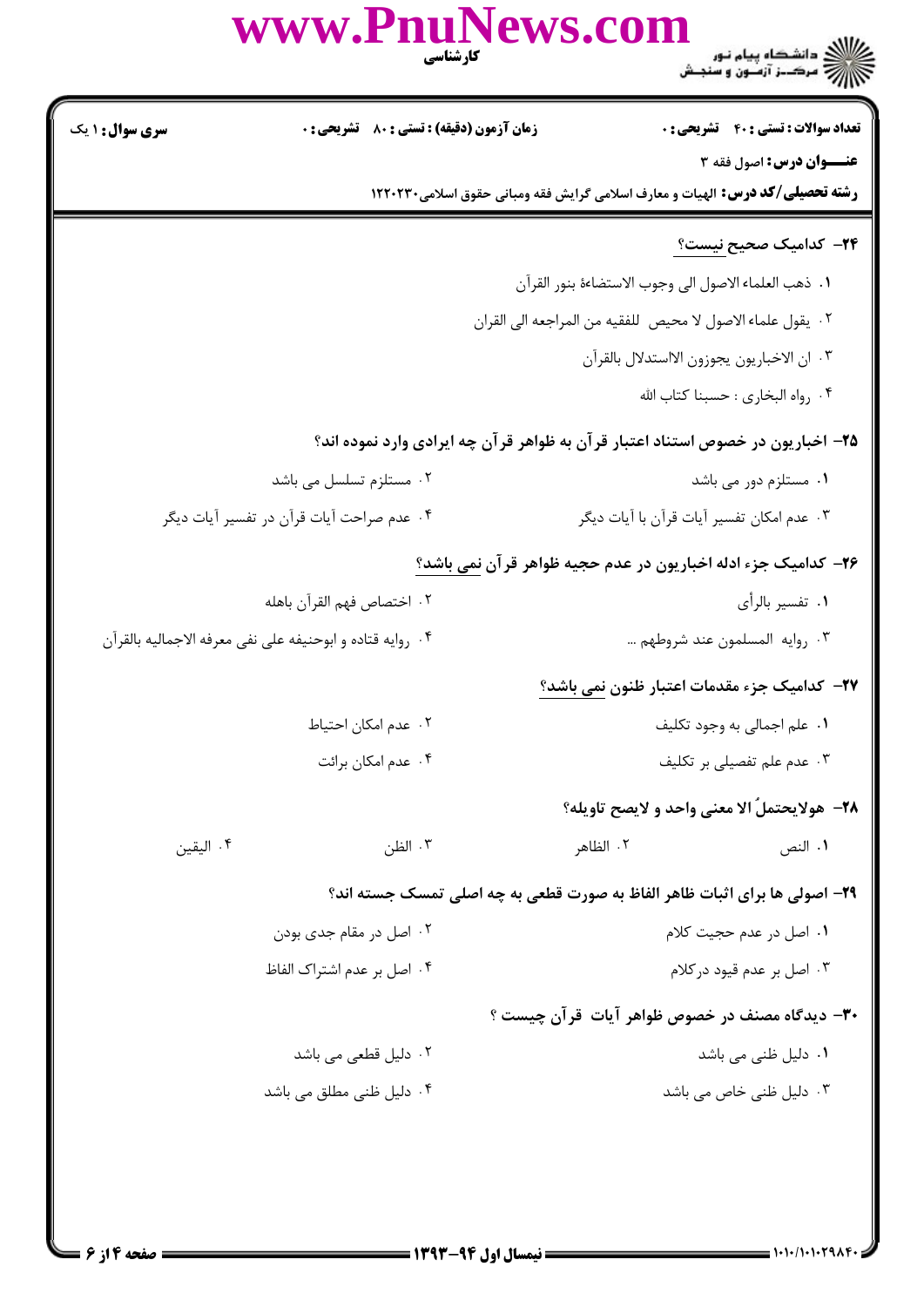|                        | www.PnuNews.com                             | كارشناسي                                                   | ے :<br>حکالات دانشگاہ پیام نور<br>حکالات مرکــز آزمـون و سنجـش                                                 |
|------------------------|---------------------------------------------|------------------------------------------------------------|----------------------------------------------------------------------------------------------------------------|
| <b>سری سوال : ۱ یک</b> | زمان آزمون (دقیقه) : تستی : 80 ٪ تشریحی : 0 |                                                            | <b>تعداد سوالات : تستی : 40 - تشریحی : .</b>                                                                   |
|                        |                                             |                                                            | عنــوان درس: اصول فقه ۳<br><b>رشته تحصیلی/گد درس:</b> الهیات و معارف اسلامی گرایش فقه ومبانی حقوق اسلامی۲۲۰۲۳۰ |
|                        |                                             |                                                            | ٣١- اشكال ابن قبه، به عمل به خبر واحد چيست ؟                                                                   |
|                        |                                             |                                                            | ٠١. موجب اختلاط حلال و حرام مي باشد                                                                            |
|                        |                                             | ۰۲ عمل به خبر واحد جائز نیست چود در اصول دین نیز جائز نیست |                                                                                                                |
|                        |                                             |                                                            | ۰۳ عمل به خبر واحد موجب تعارض ادله می شود                                                                      |
|                        |                                             |                                                            | ۰۴ الف و ب                                                                                                     |
|                        |                                             |                                                            | ۳۲- علت اساسی بر اصل حرمت و عدم مشروعیت ظنون چیست ؟                                                            |
|                        | ۰۲ چون اعتبار ظن قطعی نیست                  |                                                            | ۰۱ بدعت گذاری در دین                                                                                           |
|                        | ۰۴ عدم اعتبار ظن در کتاب و سنت              |                                                            | ۰۳ عدم اعتبار ظن در نزد شارع                                                                                   |
|                        |                                             |                                                            | ۳۳– کدامیک از فقها دلیل مشروعیت خبر واحد را سیره عقلا می داند؟                                                 |
| ۰۴ شیخ انصاری          | ۰۳ محقق خراسانی                             | ۰۲ شیخ طوسی                                                | ٠١ شيخ مفيد                                                                                                    |
|                        |                                             |                                                            | ٣۴− دليل«عدم الاعتبار اجماع منقول بخبر الواحد» چيست؟                                                           |
| ۰۴ حسی نبودن خبر       | ۰۳ حدسی نبودن خبر                           | ۰۲ حسی بودن خبر                                            | ۰ <b>۱</b> حدسی بودن خبر                                                                                       |
|                        |                                             |                                                            | ۳۵– اصحاب ائمه(ع)برای کدامیک از موارد زیر اهمیت زیادی در استنباط احکام قائل شده اند؟                           |
| ۰۴ اجماع               | ۰۳ شهرت روایی                               | ۰۲ شهرت فتوايي                                             | ۰۱ شهرت عملی                                                                                                   |
|                        |                                             |                                                            | ٣۶- اذا نصَّ الشارع على عله الحكم و ملاكه فهو:                                                                 |
|                        | ٢. القياس المنصوص العله                     |                                                            | ٠١. القياس                                                                                                     |
|                        | ۴. القياس الاولويه                          |                                                            | ٠٣ القياس مستنبط العله                                                                                         |
|                        |                                             |                                                            | 37- با توجه به آیه شریفه :« فلا تقل لهما اف» حکم ضرب و شتم پدر و مادر بر اساس چه چیز استنباط می شود؟           |
| ۰۴ تصحيح النصوص        | ۰۳ قياس اولويت                              | ٢. تخريج المناط                                            | ٠١. تنقيح المناط                                                                                               |
|                        |                                             |                                                            | ۳۸- جواب مصنف برای جبران منبع استنباط احکام از دیدگاه اهل تسنن چیست؟                                           |
|                        |                                             |                                                            | ۰۱ استفاده از اصول عملیه و عدم نیاز به قیاس                                                                    |
|                        |                                             |                                                            | ٢٠. استفاده از احاديث اهل بيت پيامبر صل الله عليه وآله وسلم                                                    |
|                        |                                             |                                                            | ۰۳ استفاده از قوانین عرفی                                                                                      |
|                        |                                             |                                                            | ۰۴ همه موارد                                                                                                   |